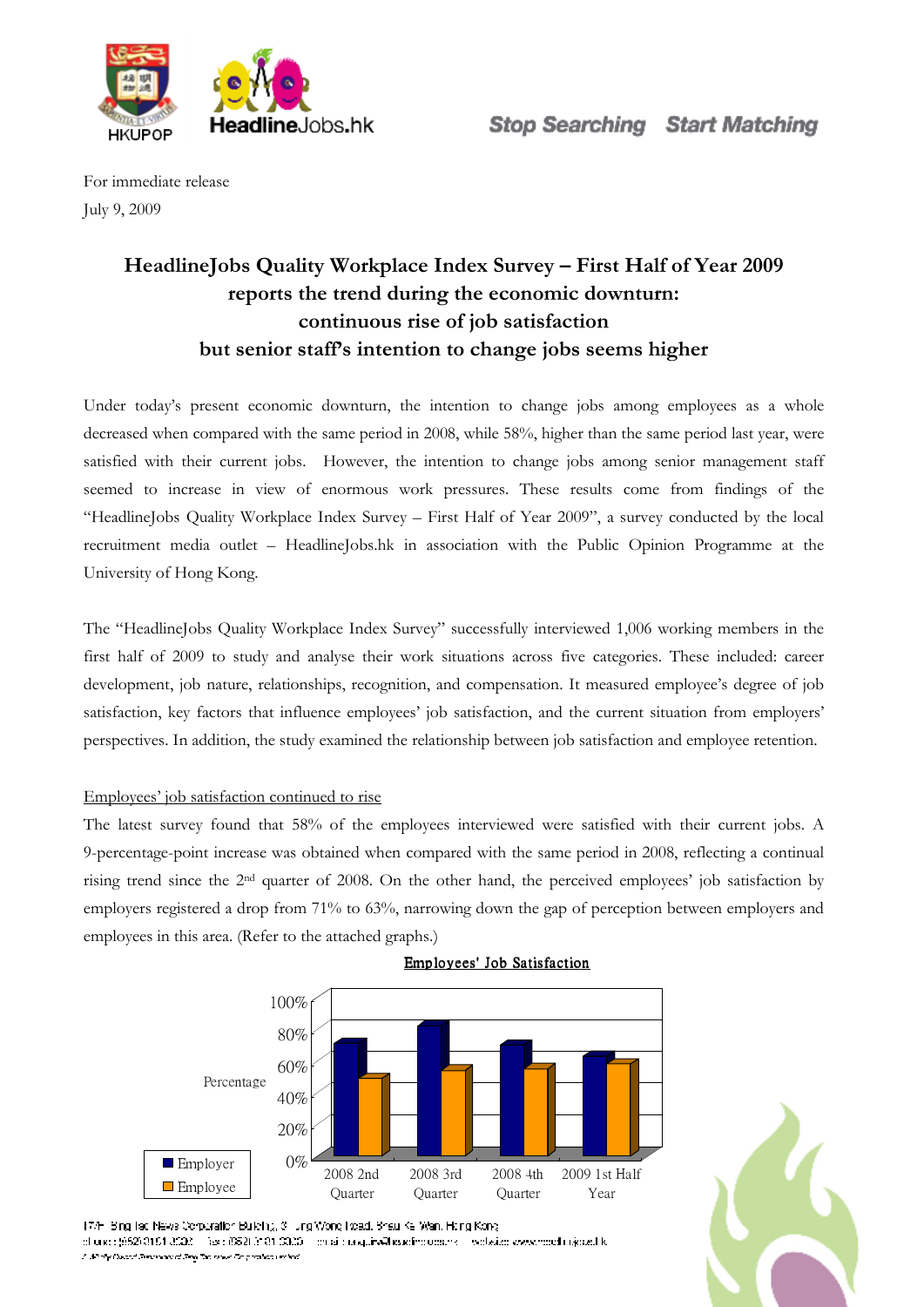

# **Stop Searching Start Matching**

"The on-going increase in job satisfaction doesn't necessarily tell us that the underlying factors have been improved," says Ms. Fanny Chan, CEO of HeadlineJobs.hk. "By contrast, employees may realize that, under the current economic slowdown, it could be difficult for them to influence company policies or strive for greater benefits. With this in mind, employees perhaps are making compromises with their existing work environment and conditions. They tend to say that they are satisfied with their present jobs if the status quo can be maintained."

#### Safe working environment and job security were the most crucial factor for satisfaction

Affected by the economic downturn, the "Job Satisfaction Index" changed when compared with the survey conducted during the same period last year. In general, employees thought that safe working environment and job security had a very essential influence on their overall job satisfaction, while in terms of importance ranking, salary and promotion opportunities dropped slightly.

#### The intention to change jobs seemed to increase among senior staff

The survey revealed a decreasing intention to change jobs among employees as a whole when compared with the same period last year. However, this sentiment among senior staff, including directors and vice presidents, etc., seemed to rise. In the meantime, under the current worsening economic conditions, 43% of all employees interviewed felt more stressful at their workplace while the senior management staff's seemed to suffer from higher work pressure

"In view of substantial revenue drop, senior staff have to initiate and implement company policies. Staff layoffs and pay cuts put them in a difficult position, having to face staff members and bearing huge work pressures," says Ms. Fanny Chan. "In addition, although senior staff members enjoy higher remuneration packages, they also suffer deeper pay cuts as well."

Dr. Robert Ting-Yiu Chung, Director of the Public Opinion Programme at the University of Hong Kong, commented that this quality workplace index reflected the psychological impact of the current economic situation on employers and employees. These figures reflect our workforce's quality of life and have a high reference value. Employers can now better understand the changes in their staff's mentality during the economic downturn. This will help them take prompt and appropriate actions to maintain staff morale. Employees can also make use of the survey findings to fine tune their expectations and attitudes.

The full report of the HeadlineJobs Quality Workplace Index Survey – First Half of Year 2009 is now available at HeadlineJobs website: www.headlinejobs.hk/special/salary\_index.

─End─